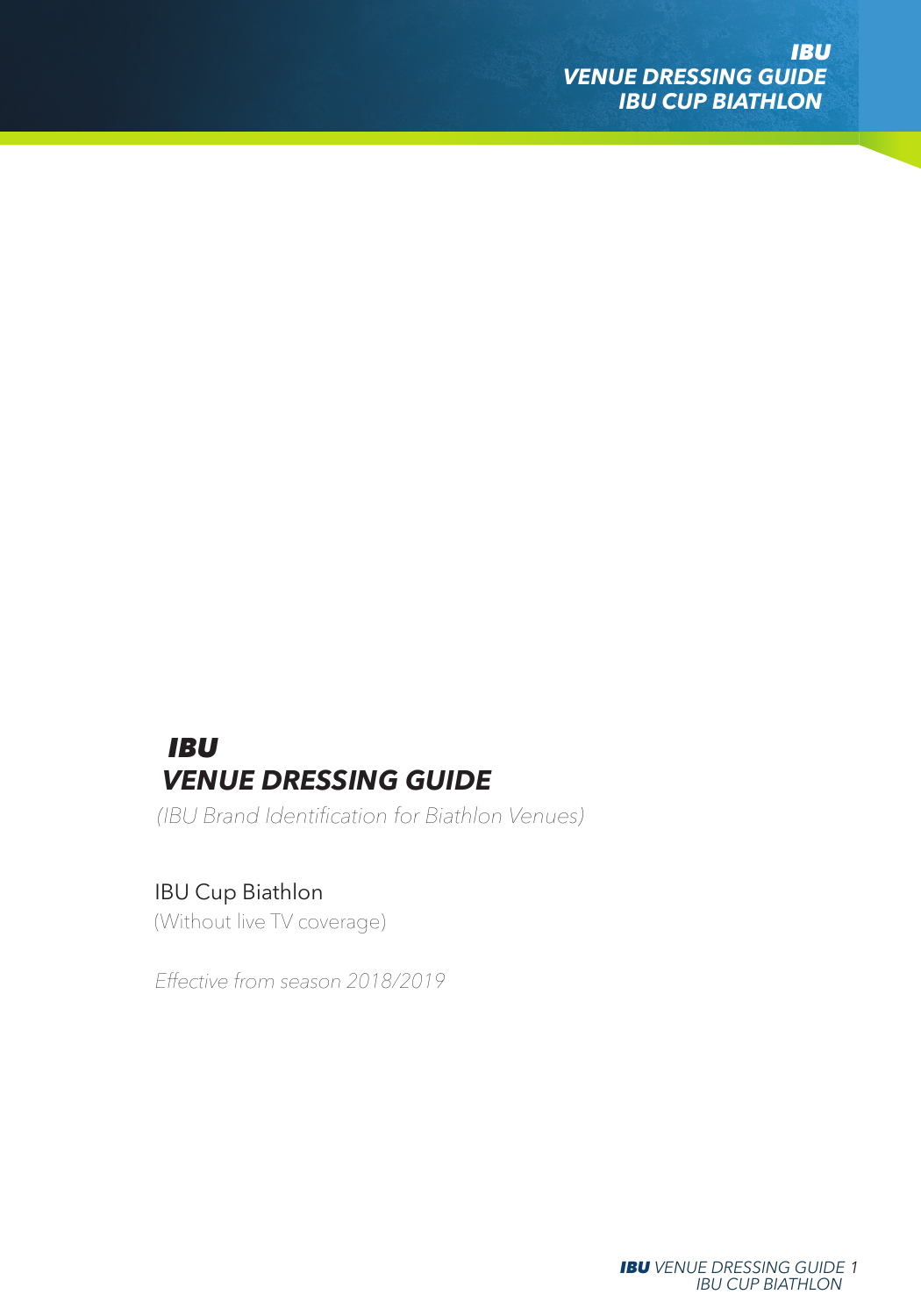# *PREAMBLE*

## **The new IBU Branding**

IBU, the International Biathlon Union, is the umbrella federation of all international stake holders in biathlon. Over the years it has developed biathlon into a portfolio of exciting competition series, with millions of viewers following on all media and thousands of fans watching at the course.

As hard as the fight on the course and on the shooting stands are - national federations, organizing committees, athletes, team members and fans are: The Biathlon Family.

Together they have made IBU biathlon one of the most attractive brands in the field of winter sports on what is a very tight winter sports schedule.

At the 12th IBU Congress 2016 in Moldova, the IBU introduced the new IBU branding. They subsequently announced in 2016 that the IBU branding will become mandatory for Organizing Committees starting from 2017/2018.

Detailed steps for the implementation process were discussed at the 2017 OC meeting. This Guide aims to identify the detailed steps from the 2017/2018 season onwards, and forms part of the Event Hosting Declaration for each hosted IBU event.

### **Venue Dressing**

The purpose of having a uniform appearance and the corresponding designs and logos in the field of play is to strengthen and raise the recognition and value of biathlon as a sport and of all the parties involved in the different series and events organized and hosted on behalf of the International Biathlon Union (IBU).

A consistent venue dressing will ensure that the appearance of the event remains highly professional when broadcast around the world.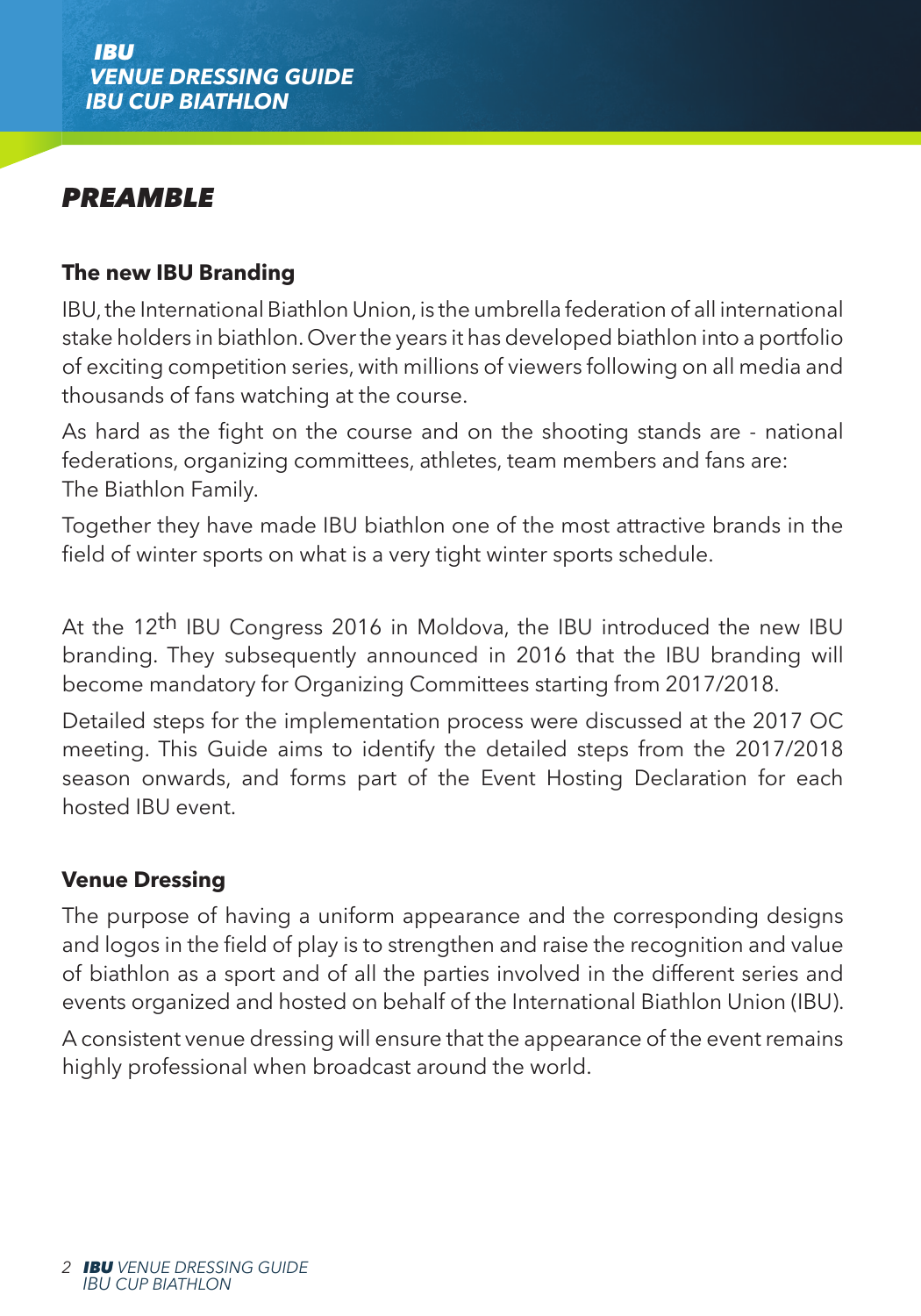## **1. DESIGN LEVEL FOR VENUE DRESSING**

The venue dressing at each venue is divided up into three (3) different levels:

1st level: Banner right behind sponsors - very generic to avoid any visual disruption of the sponsor design (according to specifications of IBU and its advertising partner Infront Austria).

2nd level: The IBU brand design combined with the Local Organisation Committee ("LOC") venue colour (according to specifications of IBU and its advertising partner Infront Austria).

Other areas: IBU brand design combined with the LOC venue colour and individual elements (according to specifications of IBU and its advertising partner Infront Austria).

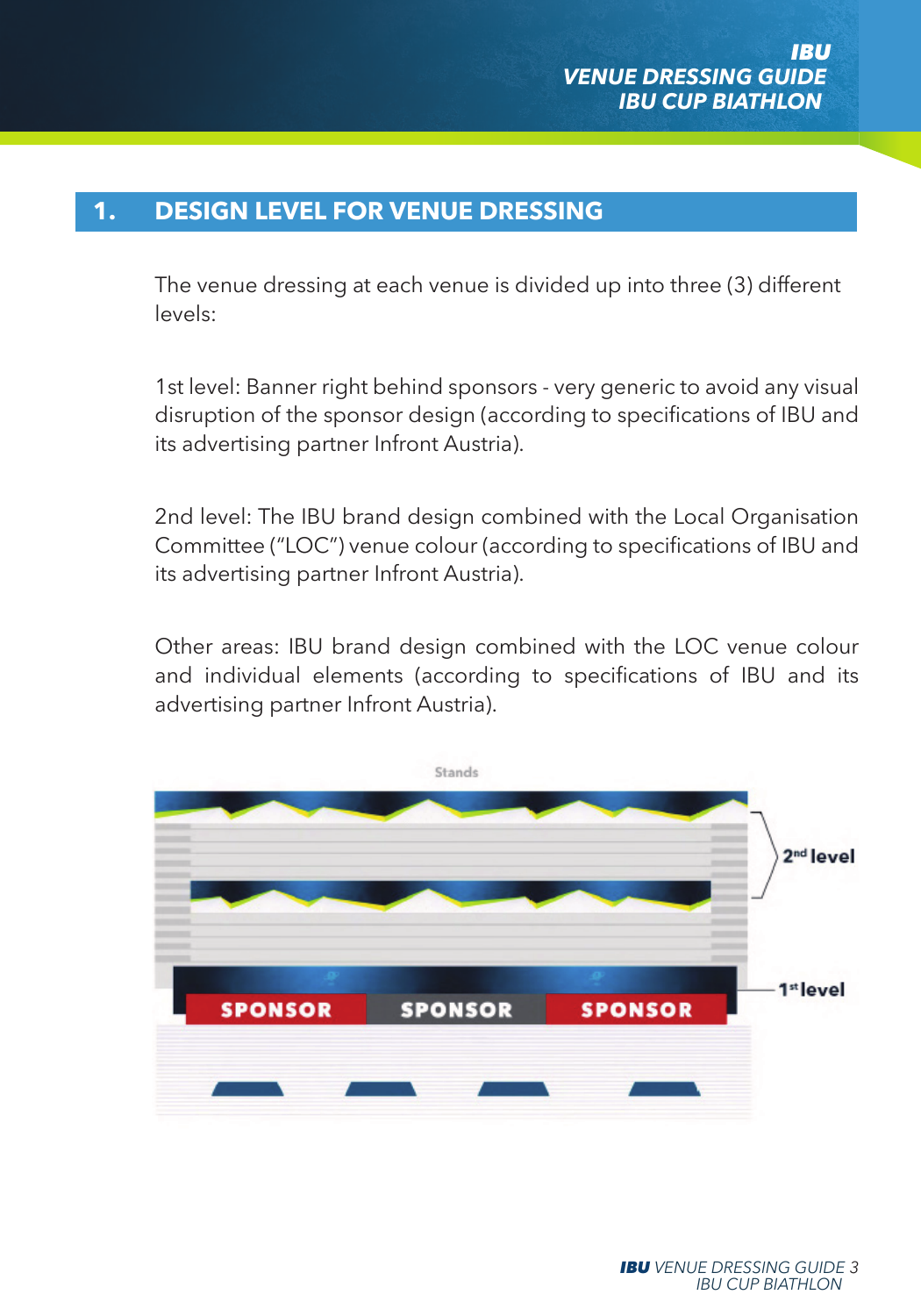### **2. PRODUCTION PROCESS AND APPROVAL OF DESIGNS**

The process of design approval and subsequent printing must always fulfil the conditions stipulated in this document and comply with the IBU Rules for Advertising and the IBU Event & Competition Rules, and must include the following steps (unless agreed otherwise between the involved parties):

- Layout approval from IBU and Infront Austria
- Each LOC is responsible for production and setup of the respective branding material themselves

#### **3. MANDATORY IMPLEMENTATION FROM SEASON 2017/2018 ONWARDS**

A good venue dressing is based on the corporate design of the respective international federation (e.g. IBU) and is consistent, unique and strict. It offers space for individualization within a uniform typography, colourcode, use of logo, design elements and mandatory guidelines for all parties involved.

Besides the implementation of the composite logo and printing material introduced for season 2016/2017 (see 2016 style guide) every Biathlon IBU Cup LOC is committed to implementing the following two (2) branding elements starting with their first IBU Cup season from season 2017/2018 onwards:

- IBU Cup signage and podium for the flower ceremony
- Back wall for the flower ceremony (This applies for all IBU Cups Biathlon without live TV coverage)
- Shooting range signage (T-posts, lane numbers, target numbers)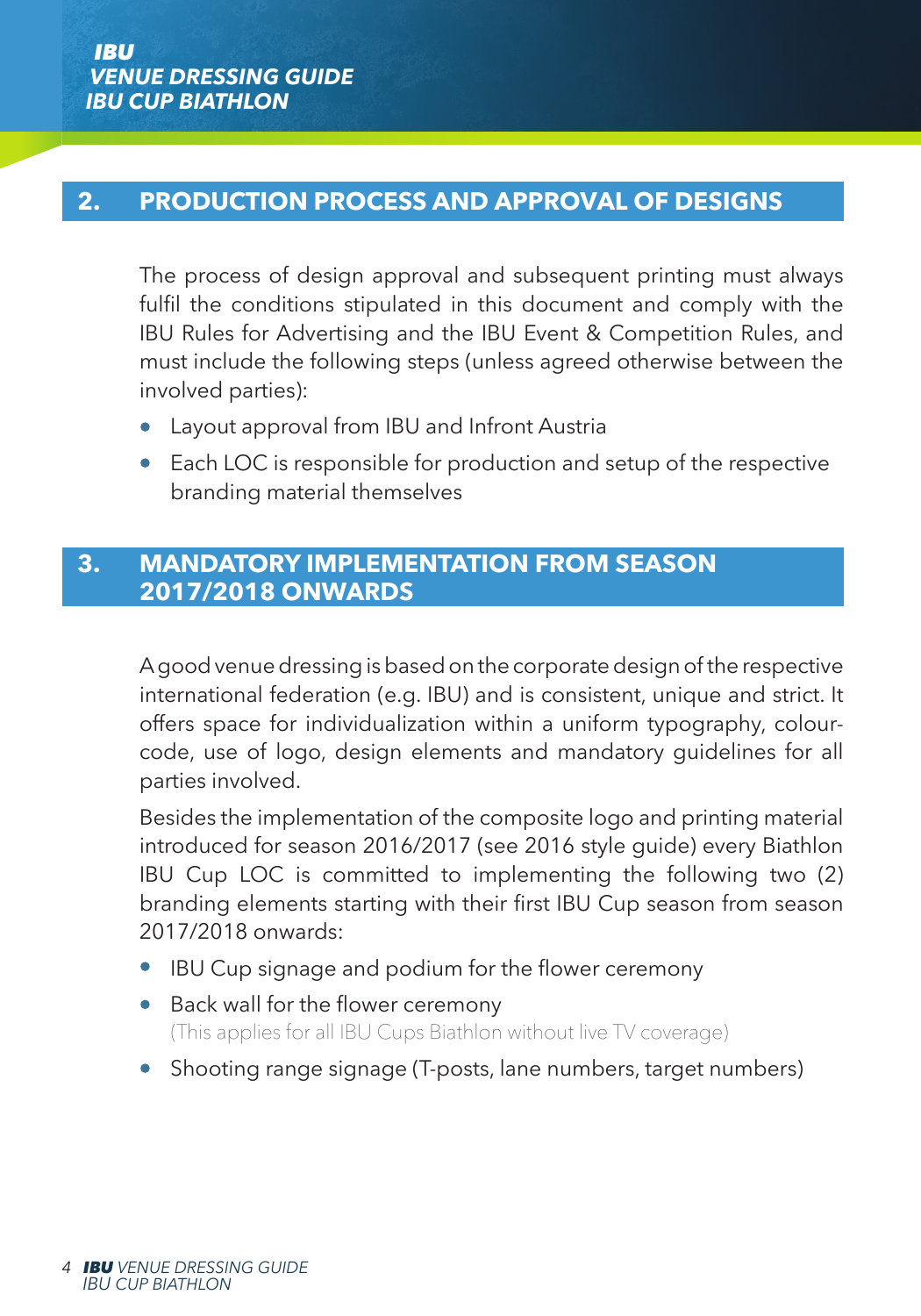#### **3.1 IBU Cup signage and podium for the flower ceremony**

LOCs are responsible for providing a podium for the flower ceremony in line with the current IBU design. The signage at the venue needs to correspond with the current IBU design. Please refer to section 2. above (i.e. "Production process and approval of designs)



#### **3.2 Back wall for the flower ceremony**

LOCs are responsible for providing a back wall for the flower ceremony. Infront Austria will provide the layout and it will integrate the current IBU design.



#### **3.3 Shooting range signage**

 A complete description of the corresponding markings and the measurements are described in the IBU Event & Competition Rules in section 3.3.3.1 and 3.4.5. Please refer to section 2. above (i.e. "Production process and approval of designs and printing data").